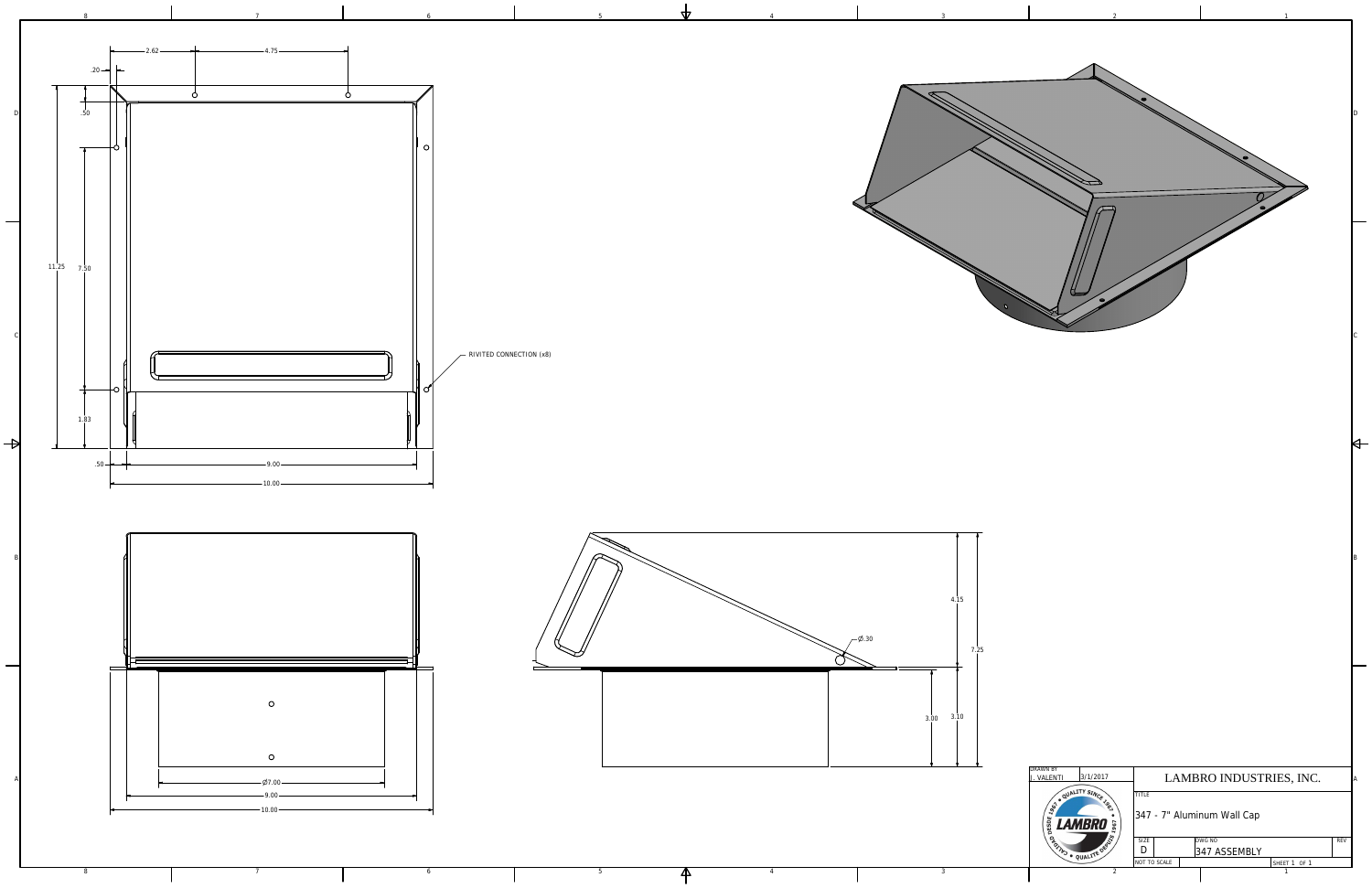

4

 $\overline{\mathsf{A}}$ 

5

6

7



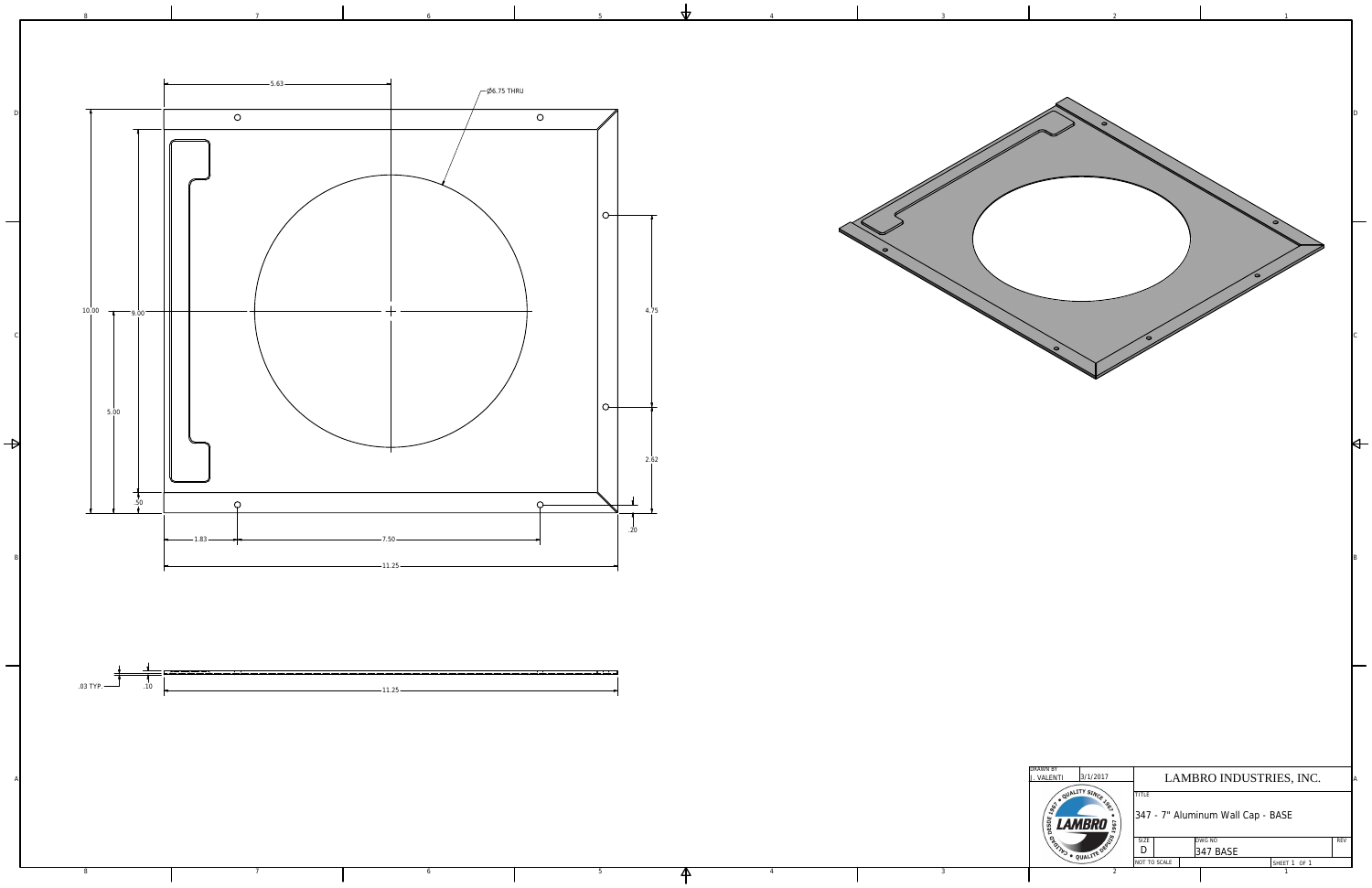

2

3

4

 $\overline{\mathsf{A}}$ 

5

6

7